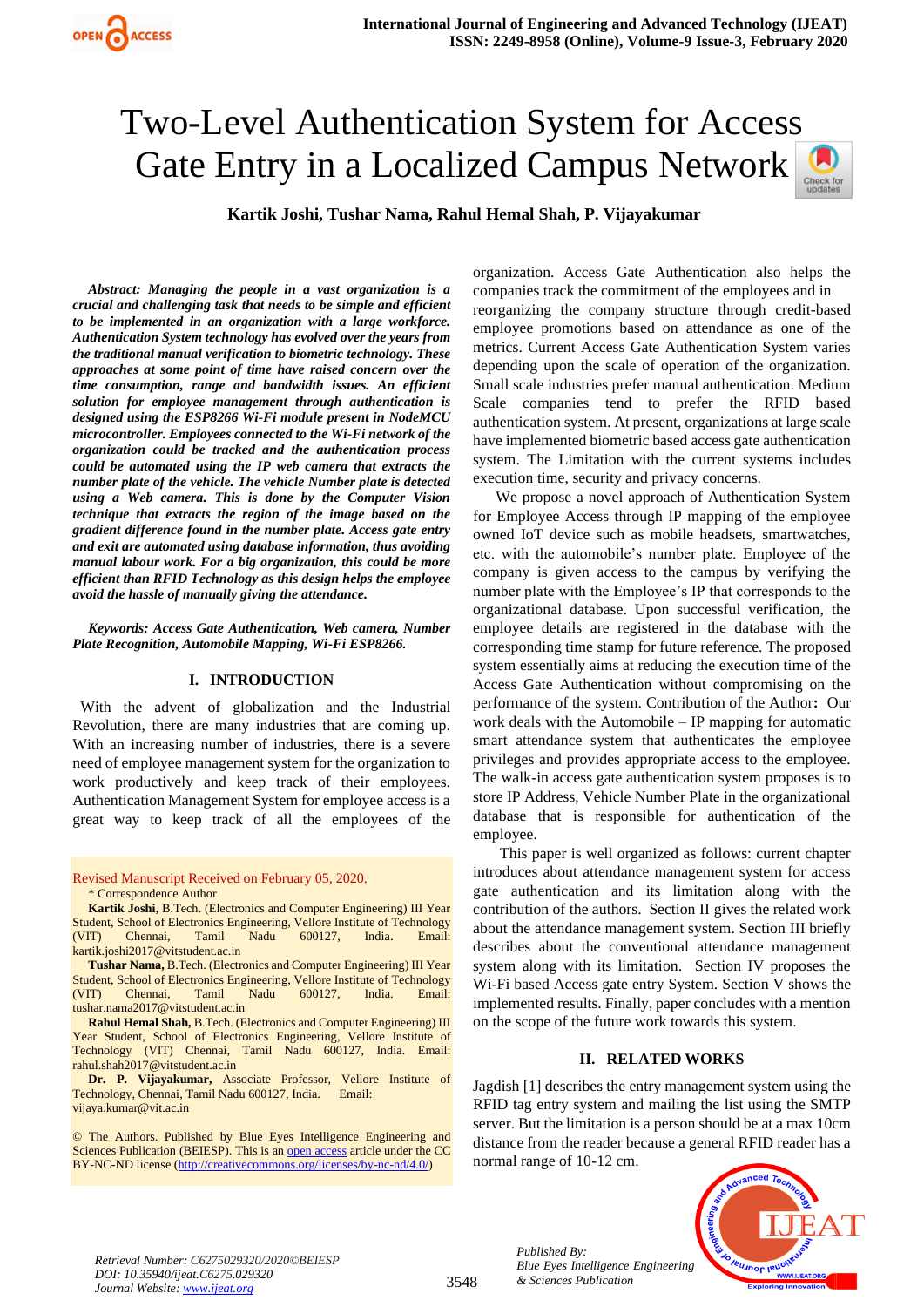Then they are sending the data to the manager which extracts the data from the database. Lia[2] describes the Bluetooth based entry system using an android app and Arduino. They have developed an android app that uses the device Bluetooth to contact the Arduino and give the command of the opening of the door. But the limitation is that a person has to carry that particular device which makes it a little difficult to implement in public places and this system is very easy to be hacked.

Kadry [3] goes on to explore the authentication domain with Iris recognition. While Iris remains, the unique characteristics associated with a person. Calibration and Verification of such system compromises the tradeoff between performance and execution time. Such limitation prevents efficient access gate entry. SriKanth[4] describes the Biometric based gate entry system using the fingerprint sensor, Raspberry Pi and cloud platform for checking the entry so that no outsider can get into the campus and using IoT to make the system secured and compatible. But the limitation is that a person has to get out of the vehicle and wait in the queue to give the biometric which is time-consuming and may lead to entry blockage. Kar [5] proposed a system design with an approach of integrating face recognition module. The results found where accurate with a slight compromise on the execution time.

### **III. TRADITIONAL ATTENDANCE MANAGEMENT SYSTEM**

Traditional manual entry method for Gate Access Gate Entry System was found to be very time consuming as well as responsible for manual error. To reduce the error, Radio Frequency Identification (RFID) based Gate Access Entry system came into existence. While it could efficiently provide employee information, it had a major setback of portability. RFID Tags could be easily exchanged, so it was not reliable. RFID Technology was followed by Biometric Systems that used finger print for authentication. This was able to account for reliability. One major concern about the Biometric System was related with the dynamic employee tracking and the person has to either get out from the vehicle to put the biometric or wait in the queue. Employees working could not be accessed when needed in case of emergency. With the advent of computational power, Convolutional Neural Networks became feasible to be deployed in real time authentication systems. However, they still suffer from a setback at the deployment stage pertaining to the execution time.

# **IV. PROPOSED TWO LEVEL AUTHENTICATION SYSTEM FOR ACCESS GATE ENTRY SYSTEM**

This system presents a novel approach for Access gate entry System. In an industry spread over a large area, its network could be used effectively for authenticating the information of employees and their vehicle number so that any outsider could not enter easily. We can also implement this to track the location of the employee in the campus area. Access gate entry could be automated using a web camera setup with the OpenCV model. NodeMCU has on-board Wi-Fi module ESP8266, that could be used for the network. We installed a WiFi chip on the id card of user so that it can connect to Node-MCU and this chip is cheap and compatible and easy to

attach to id card. Web camera is used to send the number plate image to the central system. Central System uses Image processing technique using OpenCV library to identify the employee from its database. Upon identification, employee gets the access to enter the area and attendance can also be recorded from the same.



# **Fig. 1. Block diagram for automatic attendance system in a localized campus network.**

IP Address, MAC Address, Vehicle number plate image and other personal details are stored in the database of the organization. When the employee gets connected to the campus network, the IP Address, MAC Address, Vehicle Number Plate image, Employee ID, and other personal details is matched with the one present in the database. If the details match with the database profile, access gate entry is given to the employee and the Attendance is marked for that employee.

# **A. Wi-Fi Entry Gate using ESP8266**

ESP8266 is a Wi-Fi module with full stack TCP/IP. Once the device is connected to the Wi-Fi module, MAC Address and IP Address is listed in the serial monitor. This is matched with the database. After successful authentication, access gate opens automatically, marking the attendance. In case the employee details do not match with the existing database, buzzer alerts the administrator.



 **Fig. 2. Model of the Access Gate Entry System.** 

Fig 2 shows the configuration of the Access Gate Entry system. The Node-Mcu is connected to a laptop that acts as the main server and the id card configured with the Wi-Fi module act as a user. Every Wi-Fi module has been configured with a unique IP address and MAC address so that it can differentiate among the user and this setup is done using the AT commands through serial monitor and Wi-Fi module connected to the Arduino device. Upon connection to the campus network, the central system can know about the connected device as the MAC Address, IP Address of the connected device is known. The values of the MAC address and IP Address can be passed to the database for querying and retrieval of the employee details.



*Retrieval Number: C6275029320/2020©BEIESP DOI: 10.35940/ijeat.C6275.029320 Journal Website[: www.ijeat.org](http://www.ijeat.org/)*

3549 *Published By: Blue Eyes Intelligence Engineering & Sciences Publication*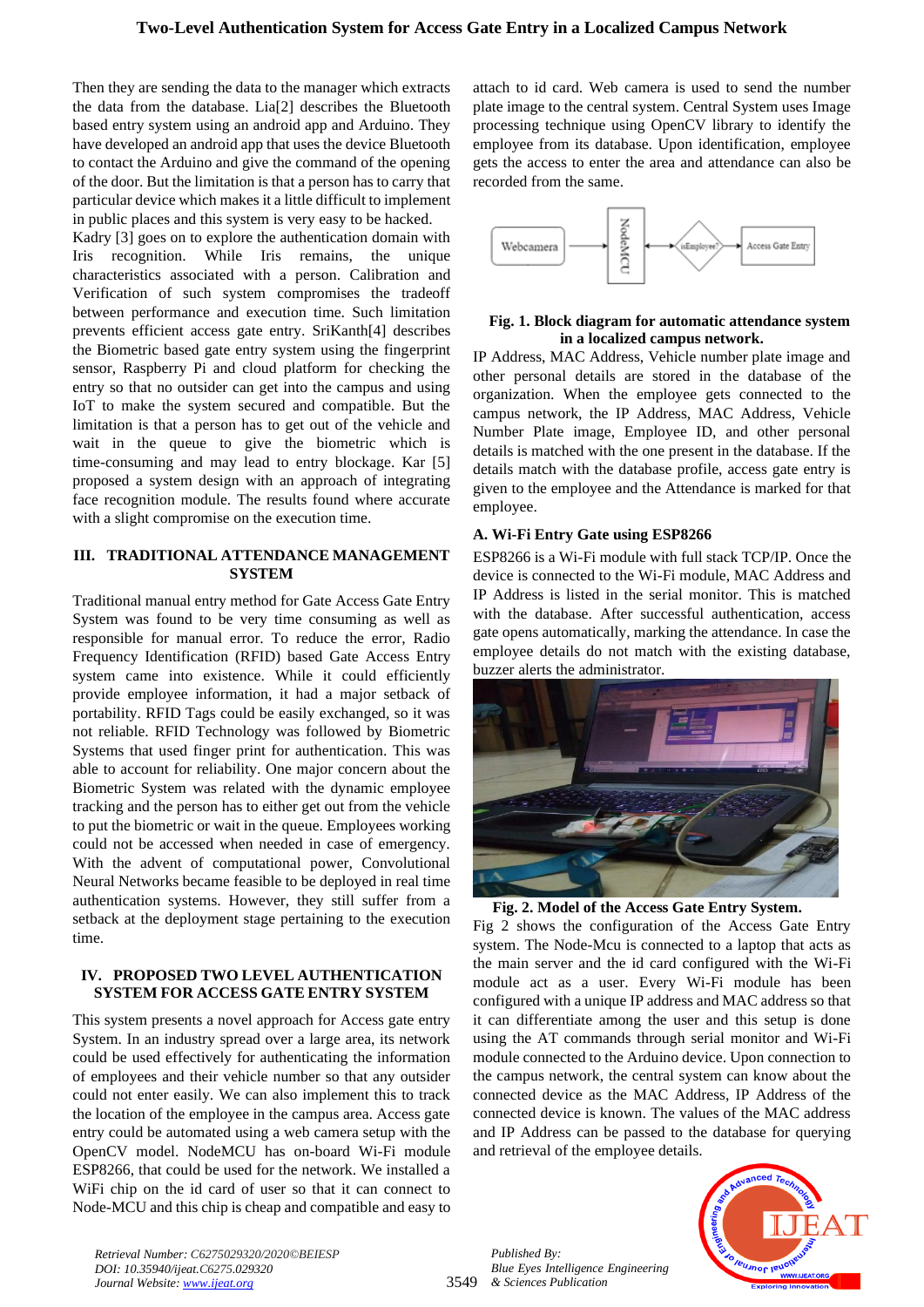

Number Plate image is sent to the central server and the number plate is extracted. This is matched with the pre-existing number plates and access gate entry is authenticated accordingly.

## **B. Software Interface**

ARDUINO IDE*-* Arduino Integrated Development Environment is an application software that is written in C/C++. It is used to write and upload the programs for the Arduino compatible boards. We are using it for connecting the Wi-Fi device to server and sending the data to the database.

PLX-DAQ - PLX-DAQ is a simple add-on software for Excel that makes it easy to create the database by taking the input from the Node-MCU same as the serial monitor.



**Fig.3. Database Software taking the real time entry**

**TABLE 1 – Sample Output for IP and clients connected**

| <b>IP ADDRESS</b> | <b>CLIENTS CONNECTED</b> |
|-------------------|--------------------------|
| 192.168.1.3       |                          |
| 192.168.2.5       |                          |
| 192.168.3.6       |                          |
| 192.168.4.5       |                          |
| 192.168.1.1       |                          |

 This is a midway to connect the Arduino serial port to Microsoft Excel which is used to store the data of the devices connected to network through Node-Mcu. From this, we can extract the data and check the entry for the visitors and can be clubbed with their vehicle information which we are monitoring through openCV. This real-time database is easy to create and monitor that's why it can be used by even those who don't have any knowledge of microcontroller or database. Fig 3 shows the overview of the PLX-DAQ software which we are using it for Access Gate Entry System and also the real time input data along with date and time.

For setting up the PLX-DAQ according to one's need we can mention the name of columns with a keyword 'label' separated by comma and output with the keyword 'data' in the Arduino Ide. There is no need for importing any library for configuring the PLX-DAQ. It is possible to generate real – time graphs.

IMAGE PROCESSING USING OpenCV - For number plate recognition, the image is converted to grayscale and then we obtain intended region of interest through contour segregation. We use YOLO architecture [7] for Car Detection.



### **Fig. 4. Encoding Architecture for YOLO [7]**

The probability classes of the region are defined by the anchor box. And the overlapping of the anchor boxes is reduced using Non-Max Suppression. The probability of anchor class to detect a particular object depends on the threshold score. Non-Max suppression is implemented by the IoU metric that considers the Intersection and Union of the anchor boxes in the desired region of interest.



**Fig. 5. Non-Max Suppression over the Drive.ai sample dataset [10]**

After the stage of Car Detection, Number Plate of the automobile is extracted using OpenCV techniques as proposed by Anuj [8].



**Fig. 6. Contour Extraction using OpenCV.**



**Fig. 7. Smoothing using Otsu Binarization in OpenCV.**



*Retrieval Number: C6275029320/2020©BEIESP DOI: 10.35940/ijeat.C6275.029320 Journal Website[: www.ijeat.org](http://www.ijeat.org/)*

*Published By:*

*& Sciences Publication*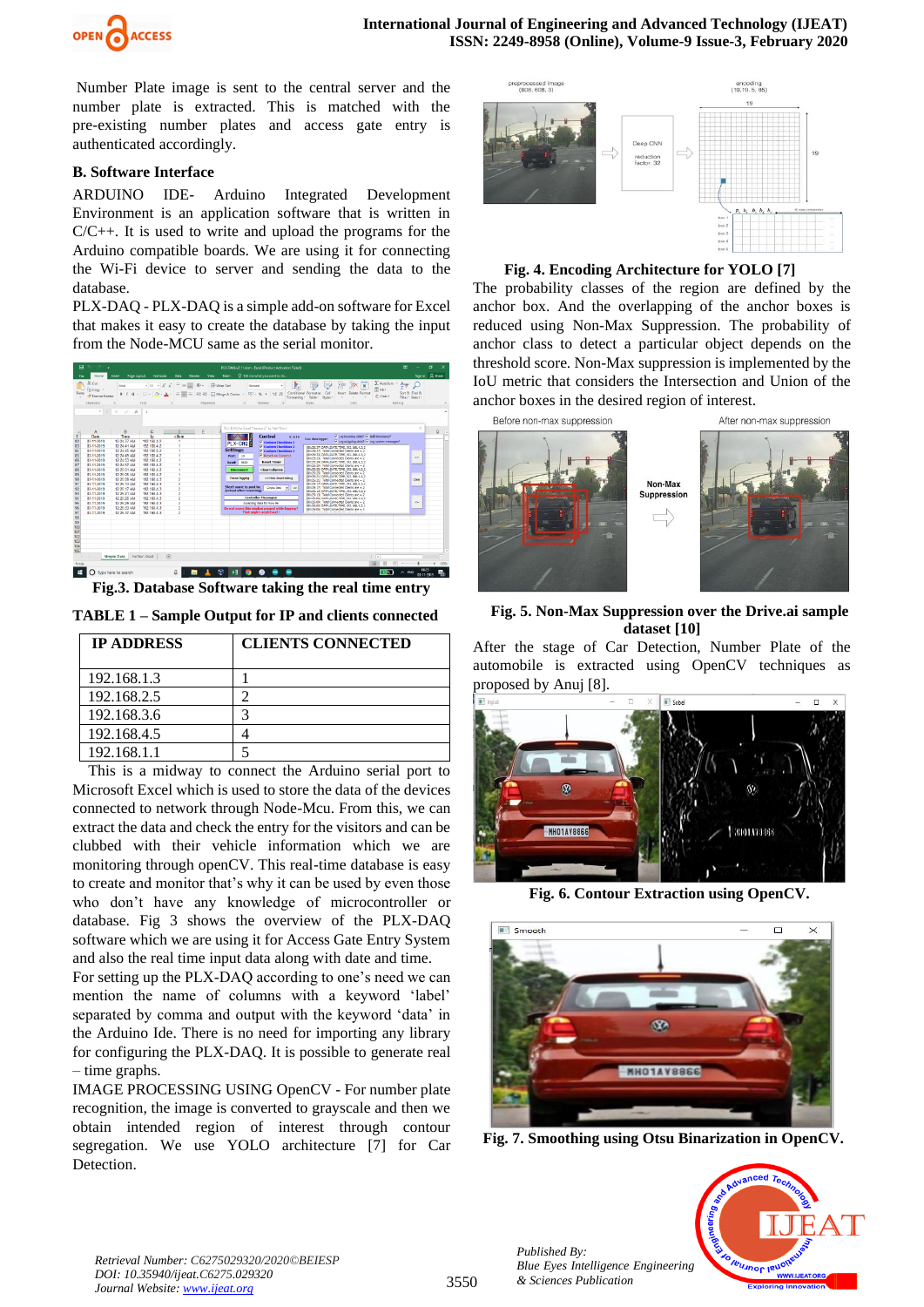

# **Fig. 8. Extracted image of the Number Plate.**

### **C. Hardware Interface**

 1. ESP8266 *–* ESP-8266 is low cost Wi-Fi chip used to establish a network that helps to connect it to other devices. "This module is the most famous one, as it is really small and only costs around ₹150. However, the number of accessible GPIO pins (input/output pins) is quite limited. It is also difficult to plug it into a standard breadboard. The most basic way to use the ESP8266 module is to use serial commands, as the chip is basically a Wi-Fi/Serial transceiver" [9]

 This has been attached with the ID card after setting the IP and MAC address of a device using the Arduino and AT commands. This is powered using 3.3V lithium battery which doesn't harm the device. If even 5V power is supplied to it then there are chances that it may get damaged. This act as a user device to the system and the information can be matched by the server for authentication.



#### **Fig. 9. ESP8266 with pin explanation [9]**

 2. NodeMCU - NodeMcu is a development kit which is already installed with ESP8266 module mainly used for IoT Platforms. In Access Gate Entry System Node-Mcu act as a server which connects the clients and store the IP and MAC address to validate the entry and it also receives the information from the OpenCV that the vehicle number matches with the specified person owning the vehicle.



**Fig. 10 Nodemcu with pin diagram**

Fig 10 shows the pin diagram of the Node-Mcu and the structure. We can see that it is installed with ESP8266 module at the center. We also use Nodemcu or Arduino to

*Retrieval Number: C6275029320/2020©BEIESP DOI: 10.35940/ijeat.C6275.029320 Journal Website[: www.ijeat.org](http://www.ijeat.org/)*

setup our ESP8266 module using AT commands and serial monitor. So that whenever NodeMcu finds the IP of the module it tries to make a connection between them and get the data from the esp8266 and transfer it to plx database.

#### **V. IMPLEMENTATION RESULTS**

 This section shows the results of the entire project, the result is printed on the excel sheet and we use databases to log entries. So, when a vehicle passes by the gate its NodeMCU connects and communicated with the NodeMCU kept at the gate and the IP of the client NodeMCU is received and the matched details are printed in excel. Thus, we can imply that the entry's shown in the excel sheet reveal the identity of the registered individual passing through the gate. Also, another implementation result will be the image processing of the vehicle plate number. Which helps us know that only registered and authorized vehicle numbers are granted access. This acts as a 2-step verification whereby when the registered individual passes through the gates and the camera detects the number plate of the vehicle and if it matches with the entry in the database then only the vehicle is granted access into the campus.

#### **VI. CONCLUSION**

Thus, in this section we would like to conclude that the method of Two-level Authentication System for Access Gate Entry in a Localized Campus Network provides utmost security and also eliminates the need of guards at the gate. The technology used is very responsive and doesn't waste time compared to other conventional methods. Also, we use 2 level verification system which makes the entire model extremely reliable and robust. The entire model is designed and implemented based on the ideology of being quick, and cost efficient. We also are providing a solution to the real-world problem of unauthorized vehicle being granted access which is faced by almost all universities and office campus. We also have provided a solution where very minimal or no manual intervention is required and thereby promoting the use of technology in everyday life. This model also helps companies to move towards industry 4.0 by allowing full automation derived gate entry and exit.

#### **REFERENCES**

- 1. Jagdish Lal Raheja, Shashikant Nayak and Ashutosh Gupta," RFID BASED NETWORKED GATE ENTRY CONTROL SYSTEM (GECS)", International Journal of Computer Networks & Communications (IJCNC), Vol.1, No.3, October 2009
- 2. Lia Kamelia, Alfin Noorhassan S.R, Mada Sanjaya and W.S., Edi DOOR-AUTOMATION SYSTEM USING BLUETOOTH-BASED ANDROID FOR MOBILE PHONE", ARPN Journal of Engineering and Applied Sciences, VOL. 9, NO. 10, OCTOBER 2014
- 3. Kadry, Seifedine, and Mohamad Smaili. "Wireless attendance management system based on iris recognition." Scientific Research and essays 5.12 (2010): 1428-1435.
- 4. SriKanth Murikipudi and K.HariPriya." Biometric Based Gate Access and Informative System through Web Services and SMS Using IOT", International Journal of Pure and Applied Mathematics, Volume 118 No. 20 2018, 2759-2774



3551 *& Sciences Publication Published By: Blue Eyes Intelligence Engineering*